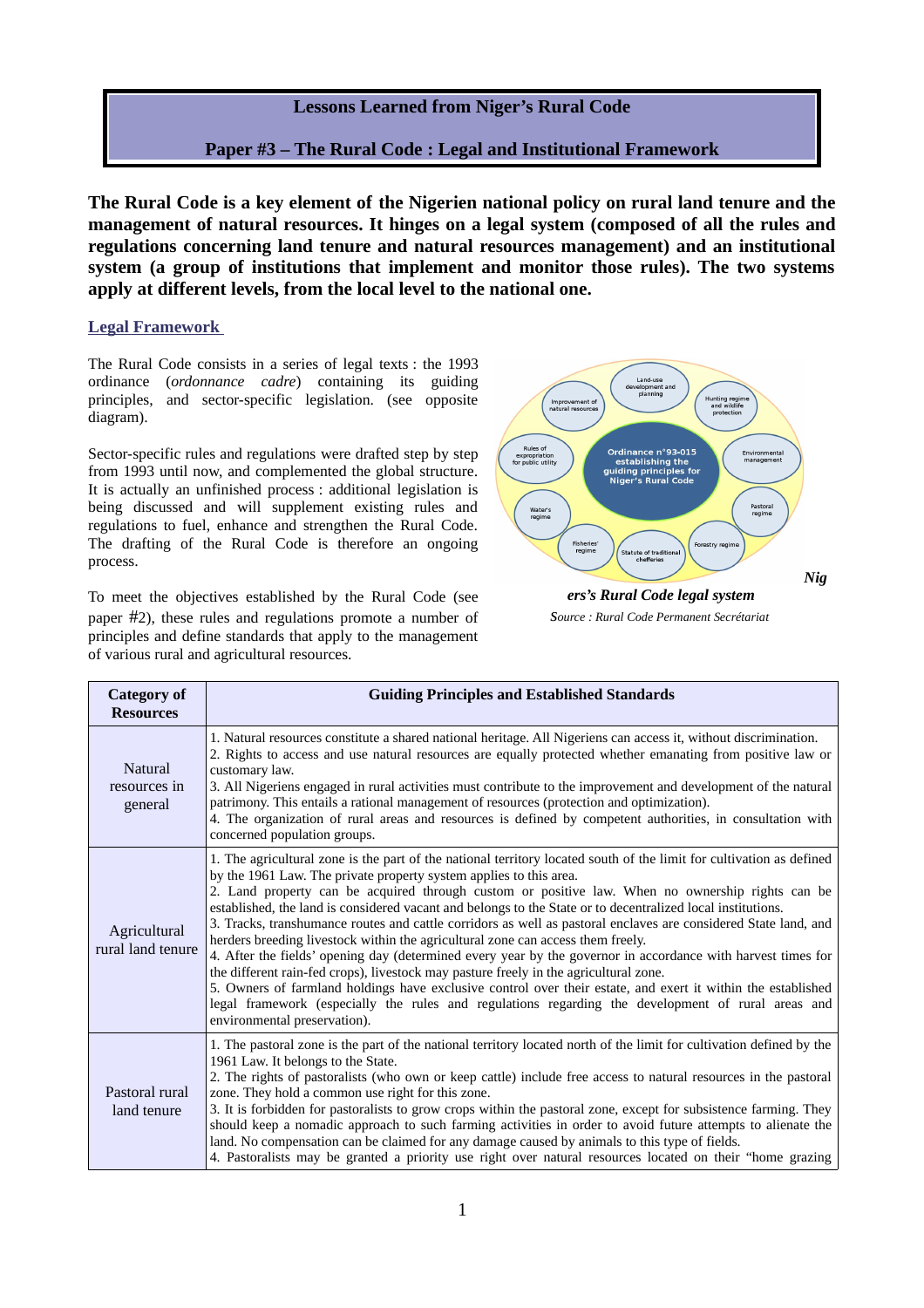|                                        | territory" (terroir d'attache) <sup>1</sup> .                                                                                                                                                                                                                                                                                                                                                                                                                                                                                                                                                                                                                                                                                                                                                        |
|----------------------------------------|------------------------------------------------------------------------------------------------------------------------------------------------------------------------------------------------------------------------------------------------------------------------------------------------------------------------------------------------------------------------------------------------------------------------------------------------------------------------------------------------------------------------------------------------------------------------------------------------------------------------------------------------------------------------------------------------------------------------------------------------------------------------------------------------------|
| Water                                  | 1. Water is a strategic resource and constitutes State property. Rivers, lakes, ponds, sources and groundwater<br>are therefore considered State property. Rainfall water or ponds created by rainfall water on a private land<br>estate are not considered State property.<br>2. Anyone has the right to use and dispose of the water considered State property.<br>3. Access to public wells built by the State or local institutions is free for all. In the case of a "private" well,<br>priority use of the water is granted to the person who dug the well, but access remains non-exclusive.<br>4. No well engineering nor hydraulic works can be engaged within the national territory (whether in the<br>agricultural or pastoral zone) without the authorization of competent authorities. |
|                                        | <b>Want to learn more?</b><br>Watch the film "From conflict to consultation: The Rural Code experiment in Niger"                                                                                                                                                                                                                                                                                                                                                                                                                                                                                                                                                                                                                                                                                     |
|                                        | To learn more about access to water in the pastoral zone and conditions for wells engineering, watch bonus #3,<br>"Watering places, a key issue in the pastoral zone".                                                                                                                                                                                                                                                                                                                                                                                                                                                                                                                                                                                                                               |
| Forests                                | 1. Are considered forest all areas presenting a dense growth of trees, shrubs and other non-agricultural plants.<br>2. The following customary rights apply to forest reserves : rights to collect firewood, to remove timber when<br>needed for the manufacturing of farming tools, to pick up fruits and medicinal or food plants. There are rules<br>and regulations over pasturing and animal transit.<br>3. All other forests (non-reserve) are considered "protected forests". Customary use rights include : farming,<br>pasturing and picking forest products.                                                                                                                                                                                                                               |
| Wildlife and<br>halieutic<br>resources | 1. Hunting, whether customary or commercial, is subjected to the obtaining of a hunting license.<br>2. Fishing activities are also regulated : it is compulsory to hold a fishing license or a customary use right over<br>fishing resources.                                                                                                                                                                                                                                                                                                                                                                                                                                                                                                                                                        |

## **Institutional Framework**

Institutions that implement the Rural Code and monitor the enforcement of established standards operate at all levels, from the village level to the national level. Each institution has its specific competences and prerogatives, and participates in a global system based on subsidiarity.

## *Abstract from an interview with Mr Abdoul Karim Mamalo, Permanent Secretary of the Rural Code from 2000 to 2010*

*"The CofoBs operate essentially at the community level : they control cattle corridors, access to watering places … and deliver land tenure certificates, especially in the case of donations, sales, inheritance, renting or customary pawning of land. It's a job that only grassroots land commissions can perform. The CofoComs on the other hand delineate corridors, watering places and forests, and they manage the marking and registration of these resources into the Rural Record. So basically they assume all missions that could not be performed by CofoB. CofoDeps not only supervise the work of CofoComs and train CofoBs and CofoComs members, but they also deliver land titles. That is because the CofoDep has the operational capacities […]. They have the capacities to use technological tools, to use GPS and work on georeferencing, and they have maps that can lead the Cofos to take possession of a land title. At the regional level, it's a different job. The region supervises the whole system at the regional level. It also gets involved in drafting land management schemes. So as you can see, depending on the level the missions are completely different, but it's the addition of all these mission that defines the Rural Code."*

At the national level, the National Committee of the Rural Code defines global policy guidelines for the State in terms of rural policy. It is chaired by the Ministry of Agriculture and includes other ministries involved in the management of land and natural resources (Ministries in charge of livestock production, environment, land management and planning, home affairs, etc ...). Its mission is to develop, popularize and monitor the Rural Code's guiding principles. Its executive organ is the Permanent Secretariat of the Rural Code, chaired by the Permanent Secretary and composed of various experts (legal experts, agronomists, cartographers, etc …). At the regional level, the main missions of the Regional Permanent Secretariats are to supervise, support and train land commissions at department and commune levels, and to draft the future Land Management Scheme (*Schéma d'Aménagement Foncier - SAF*). They were established quite recently but operate now in all 8 regions of Niger.

Department land commissions (*Commissions foncières départementales*, commonly called *CofoDep*) issue the bills certifying land tenure rights, and monitor land development and improvement strategies. They also support commune land commissions (*Commissions foncières communales - CofoCom*) and grassroots land commissions (*Commissions foncières de base - CofoB*) in their activities. Department land commissions exist in all 36 departments of the country. Commune land commissions were created in the context of the 2004 decentralization process. Their role is to keep the

<span id="page-1-0"></span><sup>1</sup> The home grazing territory (*terroir d'attache*) is defined as the territorial unit set and observed by custom and/or legal texts on which pastoralists usually reside for a large part of the year. It is the territory to which they remain attached when they move (for transhumance or migration for instance).